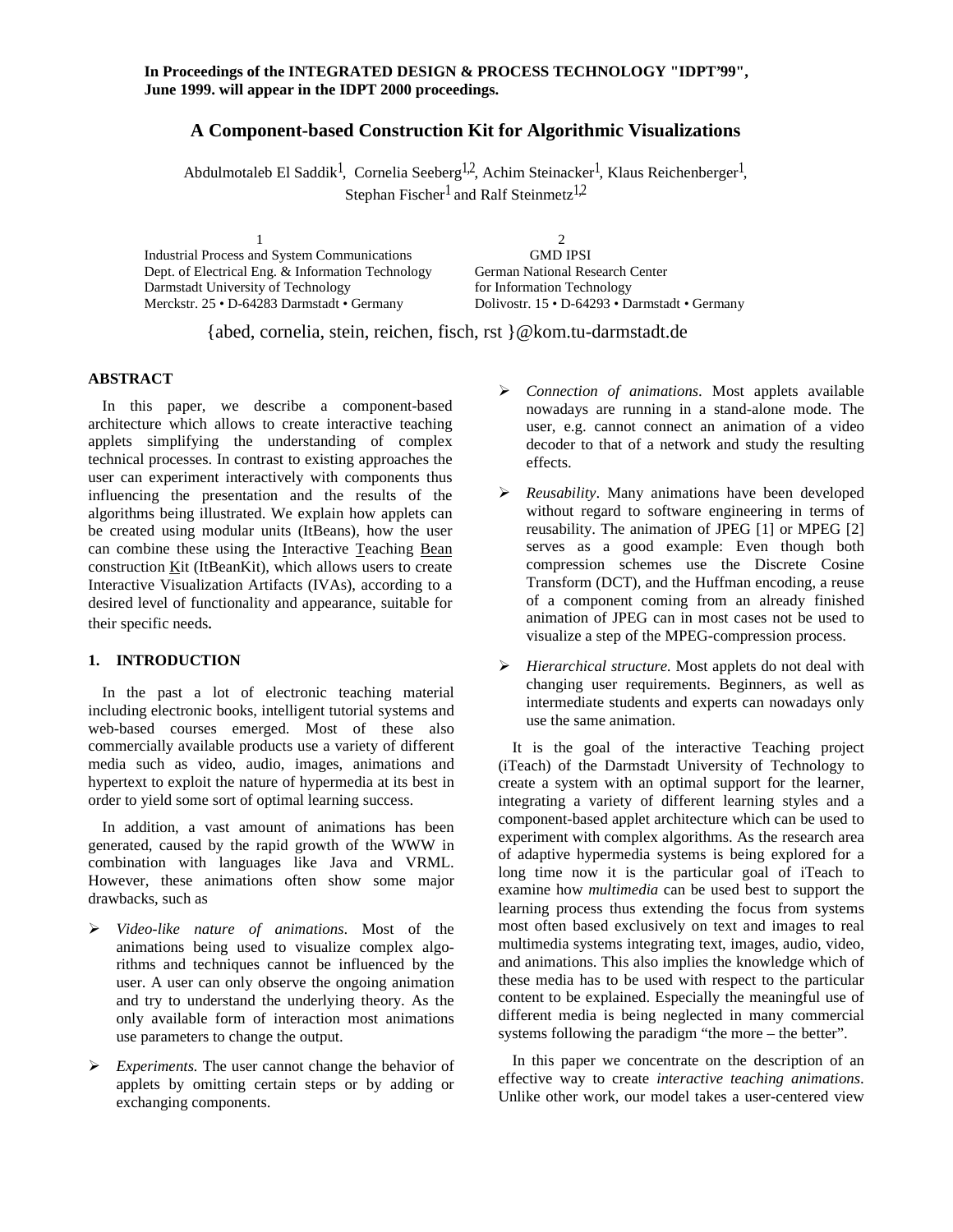(*what does the user need to see?*) rather than a designercentered view (*what can we show him?*), and employs a multilayered presentation to improve the effectiveness of learning. Our approach enables the developer to employ reusable components which can be combined to create a complete animation for a given problem. To simplify this process we use a visual builder tool to create a complete animation from predefined components. We call this framework, which contains images, text, audio, and animation the Interactive teaching component-based (Beans) toolKit ("ItBeanKit").

This paper is structured as follows: In Section 2 we describe the iTeach-project to explain the background of our work. Section 3 examines the interaction aspects we identified. In Section 4 we explain the architecture of our visualization construction kit. Section 5 shows the application of our concept being applied to the compression scheme JPEG. Section 6 reviews related work. Section 7 concludes the paper and gives an outlook.

# **2. ITEACH-SYSTEM**

The iTeach-System (interactive Teaching-System) strives for an efficient learner-support in the process of teaching multimedia and network technology. The system consists of an electronic textbook explaining the topics to be learnt [1]. The book is extended by a didactic component which orders the content with regard to specific learning strategies, based on a user profile which guides the user by tracking the actions he is performing when reading the electronic book. The individual chapters of the book are generated on the fly on the basis of the learning style which has been chosen. We currently support hierarchical and constructivistic learning as well as learning based on examples. Hierarchical learning explains the theory of a topic followed by examples and applications. Constructivistic learning starts with applications followed by the theoretical background. Learning by example first presents examples which are then generalized to explain theories in a comprehensive manner. Using an explorative style (learning by example), a user first has to learn a specific subject by using an applet which is not of a static nature in a sense that parameters can be modified and components can be exchanged.

Applets serve as an important concept to illustrate complex algorithms. The iTeach-system uses animations both in the textbook and in a specific learning environment which allows for experimenting with component-based animation of algorithms. The integration into the textbook is done on the basis of a script: the teacher (or author) specifies the components and their order to generate an applet which is then included in the book as a guided-tour-applet. If the user wishes to experiment with the algorithm, the applet-toolkit can be invoked which allows for exchanging components,

setting parameters or in the case of mathematical animations specify new functions which are then animated. As we use a generic representation of the components, new components can be included by an insertion into the component-chain. The user could e.g. decide to run a Huffman-encoding followed by an arithmetic encoding which would not be available in a standard applet animating a compression scheme. The main difference between the textbook and the toolkit is that the nature of the applets is static for the guided tour in a sense that the composition as well as the functions of an applet cannot be changed. As applets in the textbook are used to explain exactly the theory described in the text, modifications are only distracting the learner. However, it is always possible to switch between the textbook and the toolkit.

In the next Section the necessary conditions to develop an efficient interactive toolkit are reviewed.

## **3. ACQUISITION OF INSIGHT**

The ability of the human being to acquire insight into multivariate data can be enhanced by the opportunity to view that data in a visualized form. Such a process of visualization can be even more effective if interaction with the data's presentation is supported. When developing a visualization scheme to support a wide variety of users, it becomes apparent that there are a number of facets which should be taken into consideration:

- $\triangleright$  Identifying the needs of the user.
- *What do users want to see?*  $\triangleright$  Establishing useful and meaningful representations *What is the best representation to convey the information clearly, concisely and efficiently?*
- Investigating the problems of scale*. Meaningful visualization of both single components and variable sized collections of components are needed.*
- Introducing flexibility*. Techniques enabling the user to customize and control the visualization should be investigated.*

Our aim is to provide a useful and meaningful visualization to assist in the learning process of algorithms. The effectiveness of visualizations can be enhanced if a collection of components are provided from which applications can flexibly and fluently be created. Such a proposition, which is the subject of this paper, immediately identifies the issues *interaction* and *support* of the learner.

*Interaction* implies that the learner is guided in the sense that he can get feedback if problems emerge. Assuming that the handling of the toolkit itself is intuitive such problems can only result from the difficulty of the topics to be learned. The *difficulty* of an algorithm to be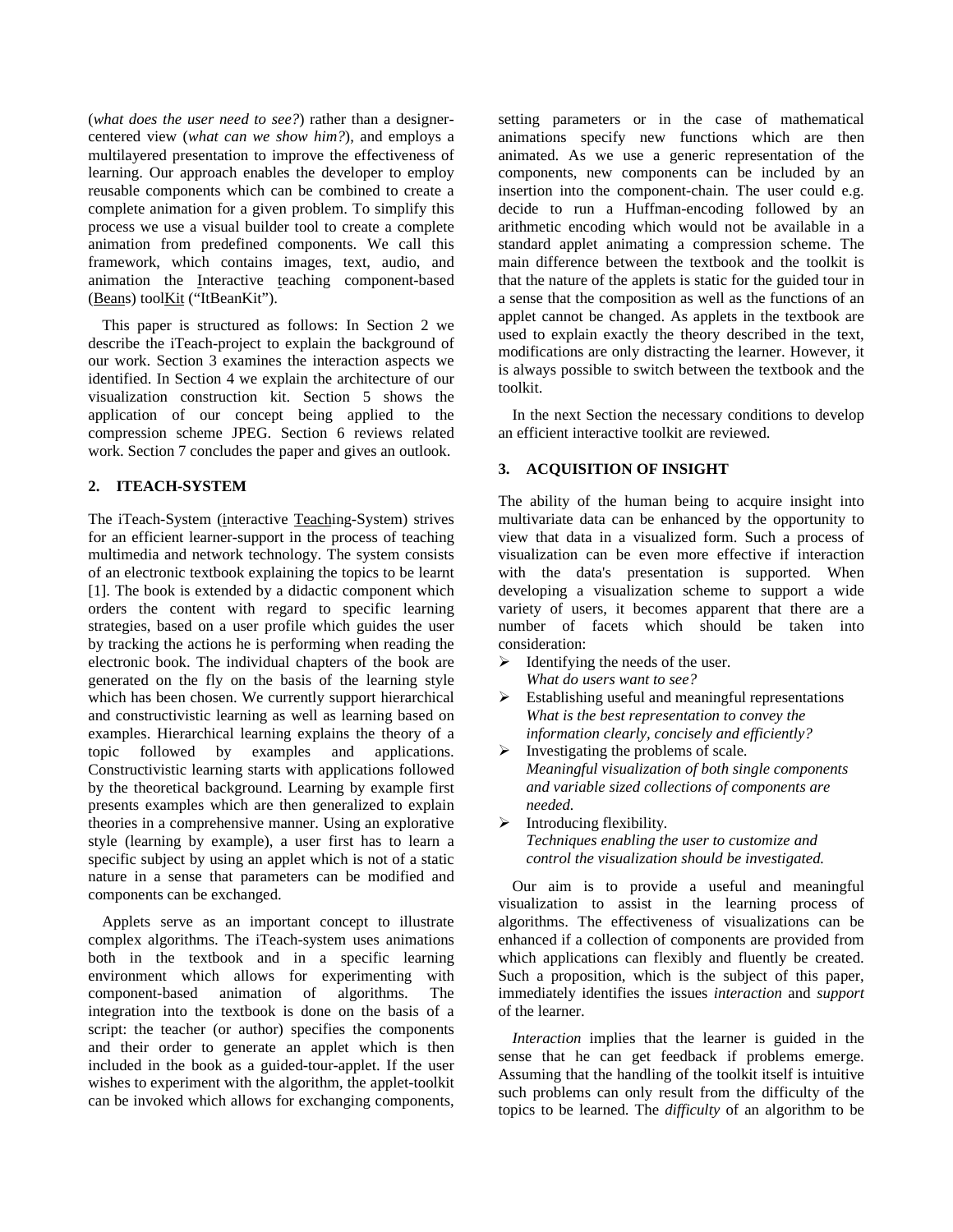animated can result either from the knowledge of the learner which might not be sufficient to understand the topic or from the amount of information presented by the animation. If the user's knowledge is not sufficient to understand parts of an algorithm we offer two possibilities to acquire the corresponding knowledge: a user can read a short explanation of the part of the algorithm he currently executes or he can invoke the chapter of the textbook explaining the underlying theory in depth. The latter includes search functions to get a more specific way of explanation.

The processing of an insufficient knowledge of a learner is performed in a traditional way by using hyperlinked multimedia documents. The second problem however, the density of the presented information has to be dealt with by another approach, the use of *levels of complexity*. The idea behind a level of complexity is that a user can reduce the information density of a part of an algorithm by splitting the part of an animation he/she is currently using into a number of steps which can be understood easier equivalent to a smaller information density. This process is shown in Figure 1. While *C* stands for complexity, the upper index denotes the level, the lower the number of a component.



**Fig.1: Levels of complexity**

The particular components of the levels can be implemented as JavaBeans [3] [4] [15]. Looking at the animation of JPEG (section 5.2) there might be one component in the first level only showing the resulting image and data like the file size of the compressed as well as the uncompressed image. In the second level there could be the four steps: preparation – DCT – quantization – entropy encoding. The third level could explain the DCT as well as the different algorithms available to perform the entropy encoding. We distinguish between three kinds of interaction the user is provided with:

- 1. Variation of parameters of a running itBean
	- $\triangleright$  Visualization (level of complexity)
	- Animation (speed, background color, foreground color,..)
	- $\triangleright$  Simulation (interaction by the user interface)
- 2. Composition and substitution of itBeans
	- Example: Substitute DCT (Discrete Cosine Transformation) by FFT (Fast Fourier Trans-

| formation) to modify the existing JPEG |  |  |  |
|----------------------------------------|--|--|--|
| processing.                            |  |  |  |

- 3. User guidance
	- Help function
	- Guided tour
	- Step function

### **4. VISUALIZATION CONSTRUCTION KIT**

A major advantage of a visualization construction kit is that the composition and function of the eventual interactive visualization artifact is under the control of the user who is thus free to select and combine components such as data producer and encoding blocks according to his needs. Fischer and Lemke [5] describe such a construction kit as "a set of building blocks that model a problem domain. The building blocks define a design space, that is, the set of all possible designs that can be created".

The ItBeanKit currently being developed provides the user with a workspace where visualization components can be introduced, linked and where interaction can take place [see figure 5]. When executed, all the components are contained within windows, thereby facilitating their easy resizing, placement and closure. An important aspect in our framework is substitution, which means that an end-user can exchange an ItBean with another. In the context of JPEG the exchange of DCT with FFT may be an appropriate substitution.

## **ARCHITECTURE OF THE TOOLKIT**

The architecture of the itBeankit is shown in Figure 2. To be able to coordinate different itBeans (Interactive Teaching Beans) we use a main controller called the it-Main-Controller. the itBeans themselves are developed according to the *model-view-controller* model (MVCmodel) [6] which is responsible to provide a unified environment of the itBeans, which do not have to care about the graphical presentation of their input and output. We now explain the components of our architecture in detail.



**Fig. 2: Architecture of itBeankit**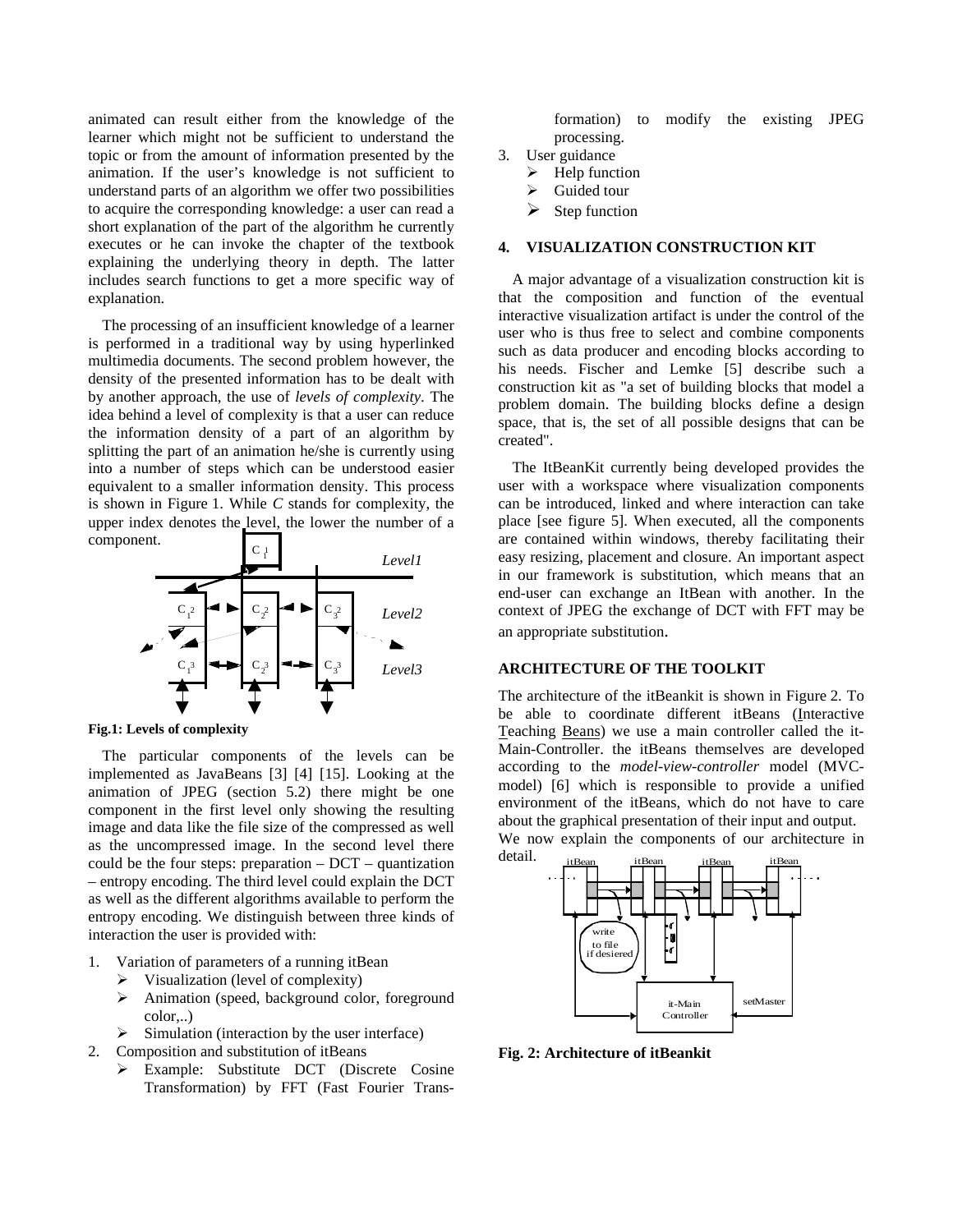#### **ITBEANS**

ItBeans are the major components responsible for the animation of parts, or of the whole of the algorithm to be explained. ItBeans consist of a set of state and shared attributes, a set of elements responsible for the creation of the user interface and also of a set of methods to define relationships and interdependencies among state/shared variables and events. The external control over an itBean is performed by the controller which is explained below. An itBean itself can therefore only work in a single level of complexity. The switching between these levels is done by the controller unit.

An important property of the itBeans is that the user can forgo a graphical presentation of the results of the calculations an applet executes. The visual representation can thus be turned off at runtime but still be executed inside the framework. Looking at the JPEG-compression this feature can be used if a user is particularly interested in the effects and in the function of the quantization step. He then turns off the graphical representation of the image preparation and of the transformation (DCT). While these steps are still executed and thus the content of an image is modified, all the user will see is the animation of the quantization. In our toolkit we provide buttons to turn on/off the representation of certain steps of the algorithms to be animated.

Another main aspect in our implementation is the internationalization [7]. Each of our ItBeans supports English, German and Spanish. The support of new optional languages is guaranteed due to the Java Internationalization API [8].



**Fig.3: ItBean Internationalization support**

#### **IT-MAIN-CONTROLLER**

The main controller is responsible for the invocation of the proper itBean corresponding to an event. Our controller currently reacts on the following events: *play, stop, hide, next*, *previous*, *level down* and *level up*. *Next* and *previous* could also be implemented without a controller as these events specify the itBean which the user wants to be executed after the one being currently active. This could also be controlled within the respective bean. The *level*-commands are responsible to traverse upwards or downwards the hierarchical tree of parts of the algorithm to be shown. To simplify the interaction with

the user interface only those buttons which are applicable are highlighted. Using the components at the lowest level of the hierarchy only the *level up*-button is highlighted. An example of the user interface of the components is shown in Figure 4.



**Fig.4: User interface of component beans. Buttons fire events which are passed to the controller**

## **COMBINATION OF ITBEAN-COMPONENTS**

The combination of itBeans can be accomplished in two different ways: itBeans can be combined a) using the visual builder tool or b) writing a script specifying the components and their respective order for the purpose of creating an applet. Figure 5 shows the prototype of the visual builder tool, which allows a simple wiring of the components to be tested. The visual builder tool also allows to generate an applet automatically with its corresponding web page (HTML-file).



**Fig.5: The prototype of the ItBeans visual builder tool**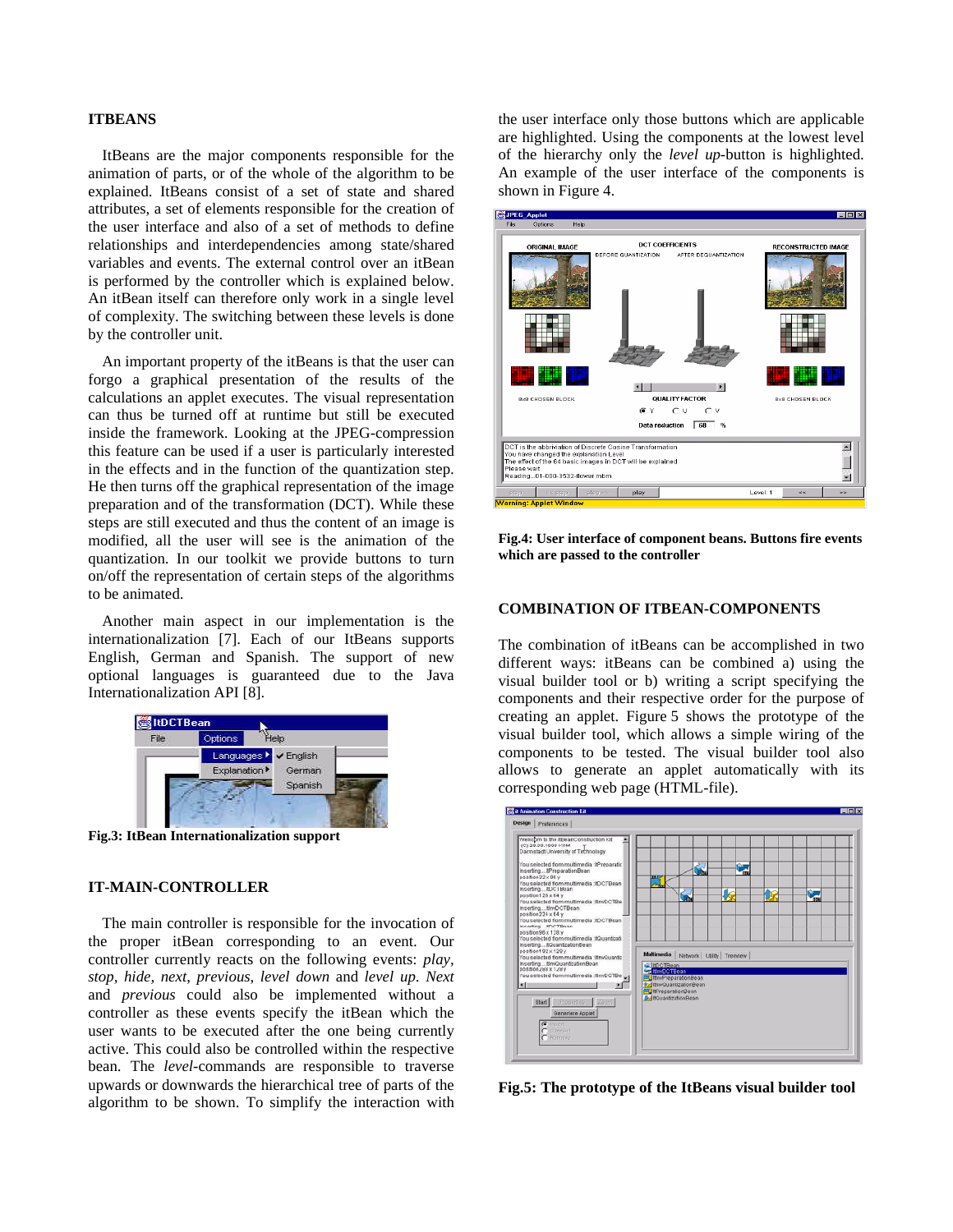#### **5. CASE STUDY: ANIMATION OF JPEG**

In this section we demonstrate the use of our toolkit. As an example we present the visualization of the different steps of the JPEG compression, including the procedures being executed at the encoder as well as those of the decoder [1]. A JPEG encoder performs a series of transformations on raw image data to produce a compressed output stream, which is then transmitted to a JPEG decoder that executes these transformations in the inverse order to decompress the image. Figure 6 outlines the steps of the JPEG compression/decompression process.



**Fig. 6: The JPEG compression/decompression process**

JPEG deals with colors in the YUV color space. For each separate color component (Y, U and V), the image is divided into 8x8 pixel blocks of picture elements. Each block is then transformed into a two dimensional DCT matrix. Figure 7 shows an 8x8 coefficient matrix generated by the DCT step. Coefficients with lower frequencies (typically higher values) are encoded first, followed by higher frequencies (with typically small values, near to zero).

The coefficients of the DCT matrix are then quantized. The final step of the JPEG compression consists of an entropy coding.



**Fig. 7: DCT processing order**

To develop an applet explaining the JPEG encoding and decoding process, a set of reusable itBeans that perform these transformations are composed as illustrated in Figure 8. The ItBeanKit library uses a fine grained modular decomposition to effectively de-couple the visu-

alization of each step of the algorithm. This concept allows for a significant reuse of code when developing new components, and moreover some of these can directly be reused to compose other software components. Although, the identification of the components necessary to visualize a complex algorithm is performed applying a top-down technique, the development of these components (ItBeans) follows a bottom-up design. The development of the ItEncodingBean serves as a good example how this is achieved: no new code visualizing the encoding process has to be developed. Instead of implementing a new component, the functionality of one of the different encoding algorithms can be reused.



**Fig. 8: Bean components of JPEG compression process**

Each of our itBeans can have more than one view with respect to the specific needs of the user. An end-user who does not need to be concerned with the details of the DCT transformation algorithm or the Huffman encoding, but who is only interested in the general functionality of JPEG, will get the ItJPEG-Bean presenting the input and the output image with some additional information like the file size before and after the compression. Another end-user who might be interested in the execution of the DCT transformation algorithm will get the ItBeans which are located at the second level with regard to our hierarchy.

### **JPEG IMPLEMENTATION**

In the following we will explain our JPEG implementation with all the necessary steps according to our framework. In order to develop an applet explaining the JPEG encoding and decoding process, a set of reusable ItBeans that perform these transformations are composed as illustrated in Figure 6.

As mentioned earlier the ItBeanKit library uses a fine grained modular decomposition to effectively decouple the visualization of each algorithm. This allows a significant reuse of code when developing new components, and moreover some of these components can directly be reused to compose other software components.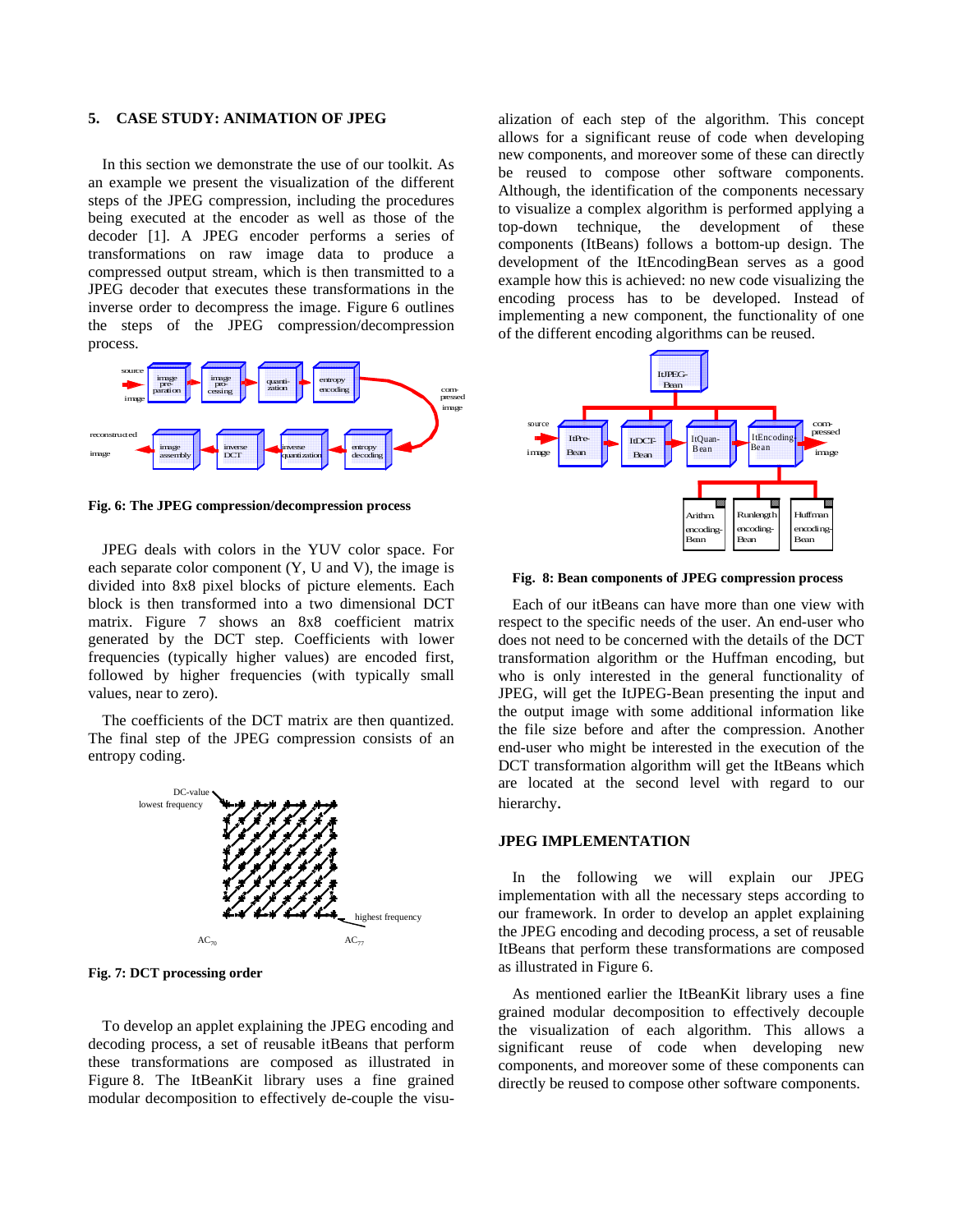

**Fig. 9: 3D view-Bean and RGB-Bean**

The 3D view-Bean which shows the values of the Discrete Cosine Transformation, as well as the RGB-Bean, which is shown in Figure 9 are used in different applets (for example JPEG, DCT and the preparation unit applet).

As shown in Figure 4, (JPEG applet) the user can choose an image block and see the composition of the block in RGB (Red-Green-Blue) colors. The user can also explore the quality of the picture by choosing a higher quantization value which then decreases the quality of the picture by increasing the compression factor and decreasing the file size of the picture. If the user presses the forward button, an illustration of the steps of JPEG will be provided. By clicking on such a component a new applet window is opened and the detailed step is explained. Figure 10 illustrates the DCT visualization, having clicked on the DCT Button. As illustrated the user can switch between FDCT (Fast Discrete Cosine Transformation) and DCT (Discrete Cosine Transformation), to explore the time differences necessary to calculate the output values (DCT is outperformed by FDCT). The user can also change the parameters of the formula, and define his own cosine function to be executed. In DCT level 2 the user can explore the effect of the 64 basic frequencies. He / She can interact with the system and examine the processing order of the ACcoefficients using the zig-zag sequence described above. Furthermore Figure 10 illustrate how also how a visualization of the RGB-Bean is reused.



**Fig. 10: Illustration of the DCT applet in level 2**

#### **6. RELATED WORK**

The work described in literature shows that the use of component based architecture can significantly increase the learner's efficiency. Stasko et al. [9] studied how students learnt from an animation of computer algorithms, and concluded that they only learnt from the animation if they constructed it themselves. Similarly, Nardi and Zarmer [10] carried out a study of spreadsheet users and observed that these users tended to "incrementally develop external, physical models of their problems".

Klein and Hanisch describe a system to realize an interactive computer graphics course [11]. Their system employs a similar concept to use Beans to visualize different steps of a complex algorithm. However, no control structure is provided to group modules and to switch between different complexities.

Wernert chooses a similar approach for a unified environment for the presentation, development and analysis of graphics algorithms [12]. His system also does not use the concept of complexity. Furthermore it only works on the IRIS explorer.

Mecklenburg and Burger describe a system to create component-based applets automatically from Estellespecifications [13]. They also plan to use complexities to support the learner. Their approach is somewhat different as the order of the components is bounded by the Estellespecification.

Land [14] describes a similar approach as [12] allowing for high-level programming (network wiring). As in [12],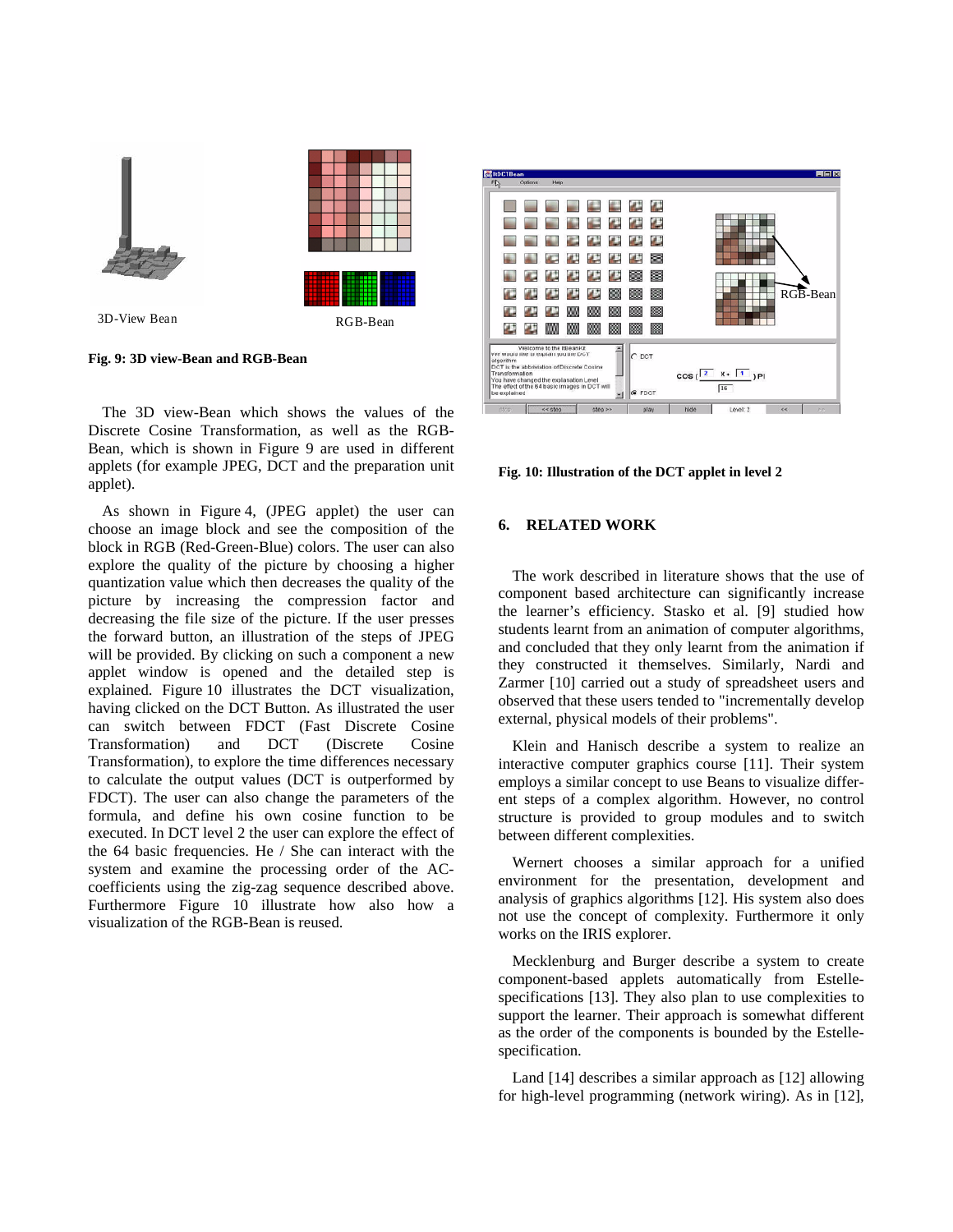his system cannot be interlinked with a WWW-based environment.

### **7. CONCLUSION AND OUTLOOK**

In this paper we described a component-based architecture for animations using JavaBeans. Our approach extends other concepts by the use of hierarchies thus supporting the learner in an efficient way. Instead of merely wiring components we propose to use a controller unit to switch between aggregated and detailed views of the steps of an algorithm to be animated. The different steps of an algorithm are animated by particular itBeans. To achieve a common look-and-feel we separate the graphical output from the itBean itself.

Our experience suggests that the ItBeanKit may well provide an environment in which a user without conventional programming skills can build a useful interactive visual algorithm relevant to a particular task. The ItBeanKit will therefore continue to be extended, particularly by increasing the available choice of components.

At the moment we study the extent, by which algorithms can be modified. In this paper we looked at the animation of JPEG. In the near future we will examine how routing in the Internet can be animated. We will try to build up a hierarchy which has routers, links and endsystems at its lowest level.

Furthermore we will study how the itBeankit can be integrated in a distributed learning environment enabling students who work in a distributed environment to discuss the functionality of algorithms. In addition we examine new forms of tests. Instead of using multiple choice students can experiment with components. If these are given the student has to prove his knowledge by finding the right order in which the components have to be placed. It is thus immediately possible to observe if the answer is correct or not because the result is presented graphically. If a learner places the entropy encoding of the JPEGcompression in front of the DCT, the result will change significantly.

## **8. ACKNOWLEDGEMENT**

The authors would like to thank the Bundesministerium für Bildung, Wissenschaft, Forschung und Technologie (BMBF) which partially funded the research project and the Volkswagen Stiftung. We owe also thank to our colleague Lilo Kolb and Moni Jayme for their constant support.

#### **9. REFERENCES**

- [1] Steinmetz Ralf, and Nahrstedt Klara: *Multimedia computing, communications, and applications*. ISBN 0-13-324435-0, Prentice Hall 1995.
- [2] Joan L.Mitchell, William B. Pennebaker, Chad E. Fogg, and Didier J. LeGall: *MPEG video compression standard.* ISBN 0-412-08771-5, Chapman &Hall 1997.
- [3] Hamilton, G.: *The JavaBeans API specification*. Sun Microsystems, 1997.
- [4] M. Morrison, *"JavaBeans"*, Sams net, ISBN: 1- 57521-287-0, 1997
- [5] Fischer G. and Lemke A., *"Construction Kits and Design Environments: Step Toward Human Problem-Domain Communication",* Human Computer Interaction, Volume 3, 1987
- [6] E. Gamma, R. Helm, R. Johnson, J. Vlissides: *"Design Patterns - Elements of reusable Object-Oriented Software"*, Addison Wesley ISBN 0- 201-63361-2, 1995
- [7] John O'Conner: *Java Internationalization: An Overview*, http://developer.java.sun.com/developer/technica lArticles/intl.html
- [8] Flanagan, David: *"JAVA IN A NUTSHELL``*, 2nd Edition, O'Reilly, ISBN 1-56592-262-x, 1997
- [9] Stasko J., Badre A. and Lewis C., *"Do Algorithm Animations Assist Learning? An Empirical Study and Analysis"*, ACM Interchi Conference Proceedings, 1993.
- [10] Nardi B.A. and Zarmer C.L., *"Beyond Models and Metaphors: Visual Formalisms in User Interface Design"*, Journal of Visual Languages and Computing 4 , 1993.
- [11] Klein, R. and Hanisch, F.: Using a modular construction kit for the realization of an interactive Computer Graphics course. In proceedings of EdMedia, 1997.